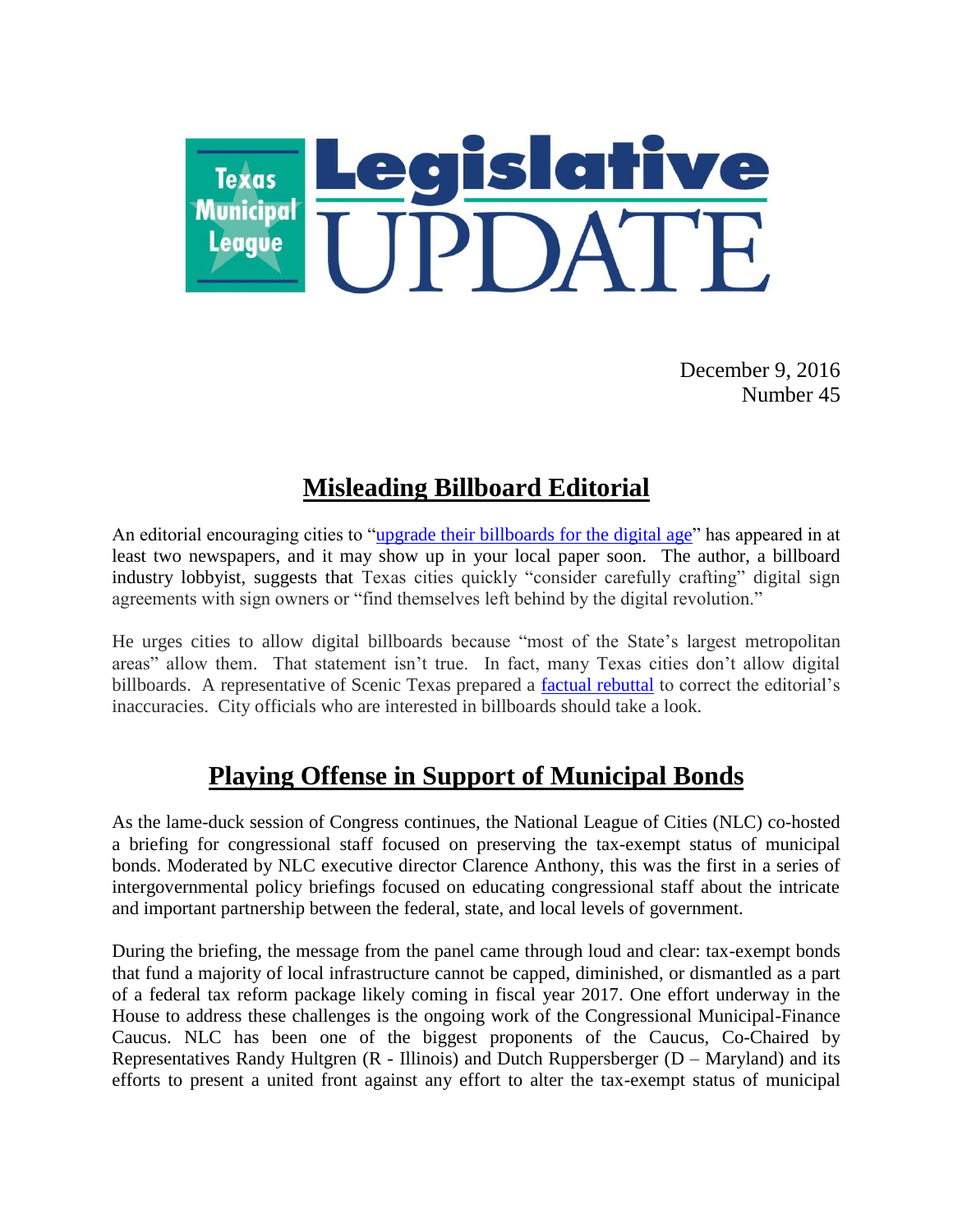bonds. The Caucus believes in equipping and empowering local government with the tools to thrive - a goal that mirrors NLC's mission.

The next Congress has an opportunity to work with local officials to ensure that cities can continue leading the country to a brighter, more successful future for all Americans. By becoming a member of the caucus, your representative can join our fight to protect this critical tool for local governments to rebuild and improve America's infrastructure.

*\*The edited article above was reprinted with permission from the National League of Cities.*

## **City-Related Bills Filed**

Each week, League staff summarizes in this section the city-related bills filed during the previous week. For a cumulative list of all city-related bills filed to date, click [here.](http://www.tml.org/p/CityRelatedBills12_09_2016.pdf)

## **Property Tax**

**H.B. 457 (Holland) – Confidentiality of Property Tax Appraisal Records**: would: (1) allow the spouse or surviving spouse and adult children of a peace officer to elect to keep their home address information confidential; and (2) authorize the appraisal district, the state, the comptroller, and taxing units and political subdivisions to continue to use the information for official purposes.

**H.B. 495 (Phelan) – Appraisal District**: would, among other things, provide that: (1) an appraisal district is governed by a board of five directors; (2) one director is elected from each of the four commissioners precincts of the county for which the appraisal district is established; (3) the county assessor-collector is a director by virtue of the person's office; (4) if the county assessor-collector is ineligible to serve pursuant to a contract, the appraisal district is governed by the four directors elected from the commissioners precincts and a director elected from the county at large; and (5) the directors other than the county assessor-collector are elected at the general election for state an county officers and serve two-year terms beginning on January 1 of odd-numbered years.

#### **Sales Tax**

**H.B. 485 (Fallon) – Sales Tax Exemption**: would exempt firearms and hunting supplies from sales taxes during the last full weekend in August.

#### **Purchasing**

**S.B. 262 (Zaffirini) – Automated Information Systems**: would provide that a local government purchasing an automated information system under the state's multiple award contract schedule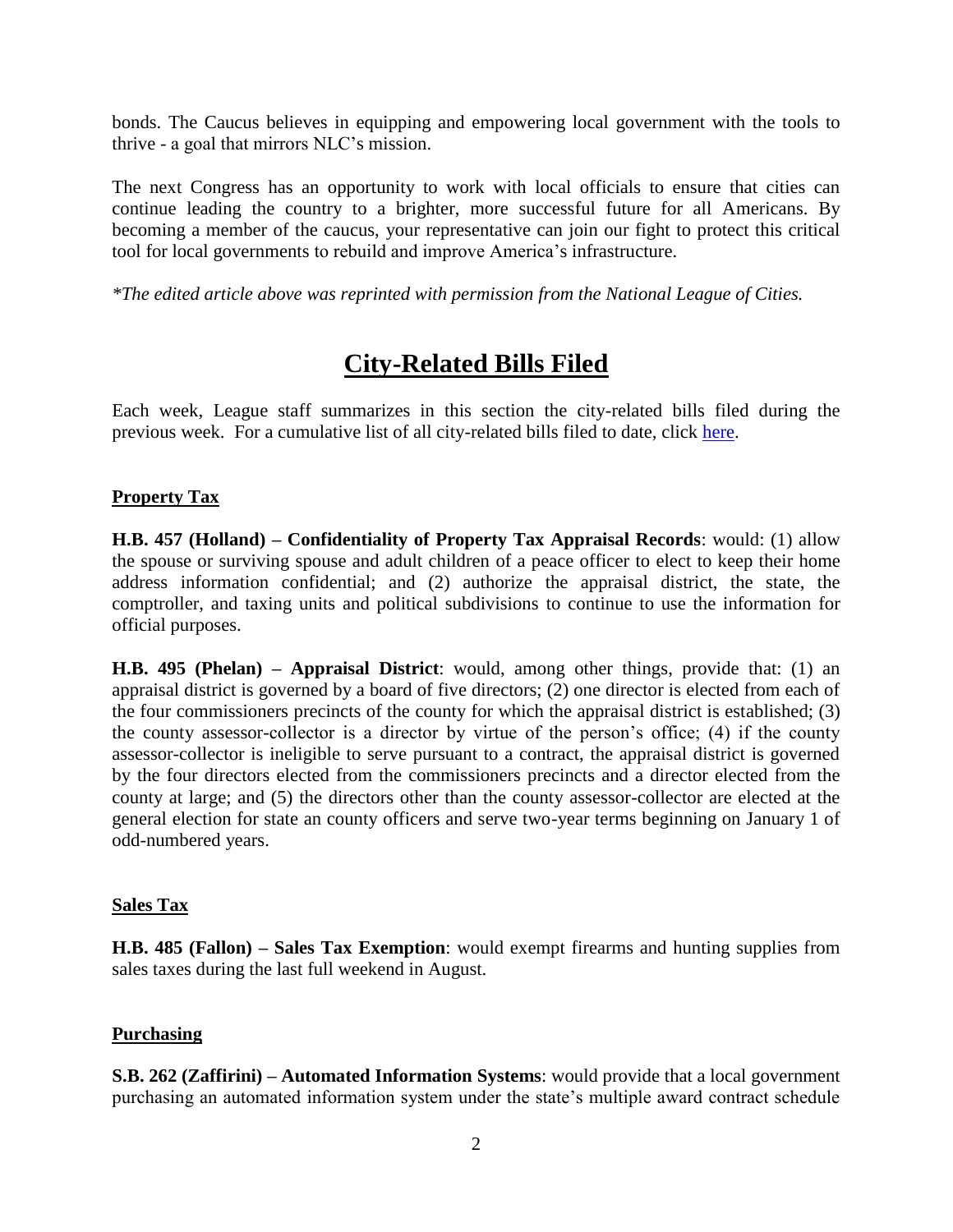shall: (1) for a contract with a value of \$50,000 or less, directly award the contract to a vendor included on the list without submission of a request for pricing to other vendors on the schedule; (2) for a contract with a value of more than \$50,000 but not more than \$150,000, submit a request for pricing to at least three vendors included on the schedule in the category to which the contract relates; and (3) for a contract with a value of more than \$150,000 but not more than \$1 million, submit a request for pricing to at least six vendors included on the schedule in the category to which the contract relates or all vendors on the schedule if the category has fewer than six vendors.

## **Elections**

**H.B. 469 (E. Johnson) – Voter Registration**: would: (1) require two voter registrars to be present at each polling place while the polls are open; (2) provide that a person who would be eligible to vote in an election but for the requirement to be a registered voter shall be accepted for voting in the precinct of the person's residence if, on the day the person offers to vote, the person submits a voter registration application and acceptable proof of identification; (3) require that persons voting under (2) be processed separately at the polling place from persons voting under regular procedures; and (4) require the secretary of state to adopt rules to ensure the accountability of election officers and to fairly implement same-day voter registration procedures.

#### **Open Government**

No open government bills were filed this week.

#### **Other Finance and Administration**

**H.B. 487 (Guillen) – Rock Climbing:** would include rock climbing in the recreational use statute for tort liability purposes.

**S.B. 267 (Schwertner) – Hospital Regulation**: would: (1) require the Department of State Health Services (DSHS) to annually inspect ten percent of the hospitals licensed under the Texas Hospital Licensing Law; (2) authorize DSHS to issue an emergency order to suspend a license in some circumstances; (3) increase the administrative penalty that may be assessed against a hospital for certain violations; and (4) authorize the imposition of a perpetual care fee on each hospital.

#### **Municipal Courts**

**S.B. 259 (Huffines) – Jury Summons Questionnaire**: would allow a court to provide a link to the jury questionnaire on the court's website in lieu of mailing a copy of the questionnaire with a jury summons.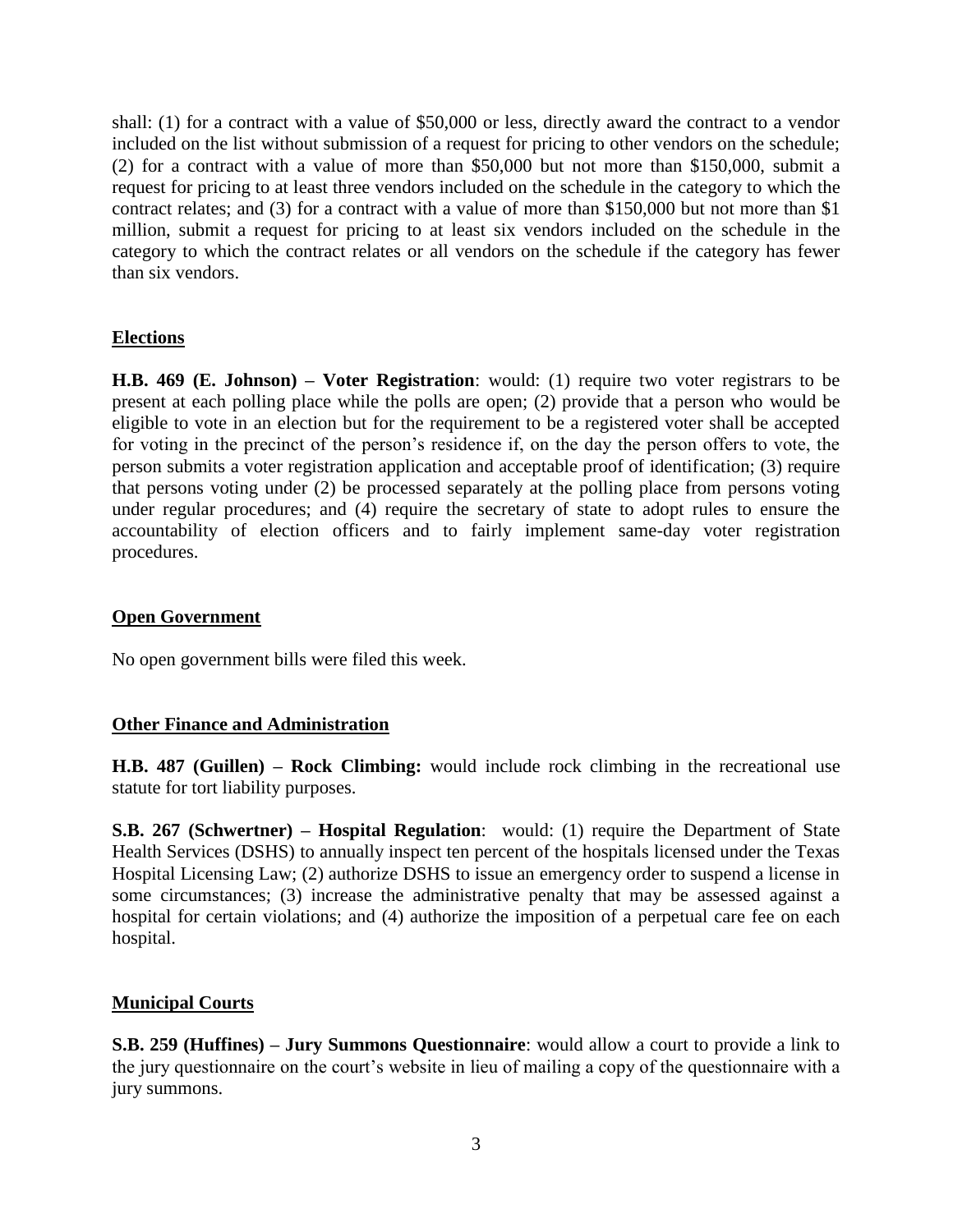## **Community and Economic Development**

No community and economic development bills were filed this week.

## **Personnel**

**H.B. 473 (Moody) – First Responders' Workers' Compensation**: would apply to, among others, fire fighters and police officers in non-civil-service cities and would provide that: (1) an employer may not discharge, indefinitely suspend, or terminate them from employment based on their inability to perform the duties for which they were elected, appointed, or employed because of an injury before the person is certified as having reached maximum medical improvement under workers' compensation; (2) an employer who violates the prohibition in (1) is liable for reasonable damages incurred by the person as a result of the violation and is entitled to reinstatement in the former position of employment; and (3) sovereign immunity is waived for purposes of the bill.

## **Public Safety**

**H.B. 275 (Gonzales) – Driver Responsibility Program**: would repeal the driver responsibility program. (Companion bills are **S.B. 90** by **Hall** and **H.B. 67** by **White**.)

**H.B. 465 (Anchia) – Licensed Handgun Carry**: would expand the current prohibitions against a license holder carrying: (1) near a school to include the "campus and grounds" of the school; and (2) in an amusement park to include a park of at least 10 acres that has security guards at all times.

**H.B. 466 (Anchia) – Licensed Handgun Carry**: would provide that a city over 750,000 population may hold an election on the question of whether the city can adopt an ordinance to prohibit a person who holds a license to carry a handgun from carrying in that city.

**H.B. 478 (Israel) – Animals and Children in Vehicles**: would, in certain circumstances, limit the liability of a person who, by force or otherwise, enters a motor vehicle for the purpose of removing a vulnerable individual or a domestic animal from the vehicle.

**H.B. 479 (Metcalf) – Traffic Enforcement Cameras**: would prohibit a local authority from implementing or operating an automated traffic control system with respect to a highway or street under its jurisdiction.

**H.B. 497 (Rinaldi) – Licensed Handgun Carry**: would provide that the owner or operator of a business on the premises of which the carrying of a handgun is not otherwise unlawful is immune from civil liability with respect to any claim that is based on the owner's or operator's failure to exercise the option to forbid the carrying of handguns on the premises by customers or